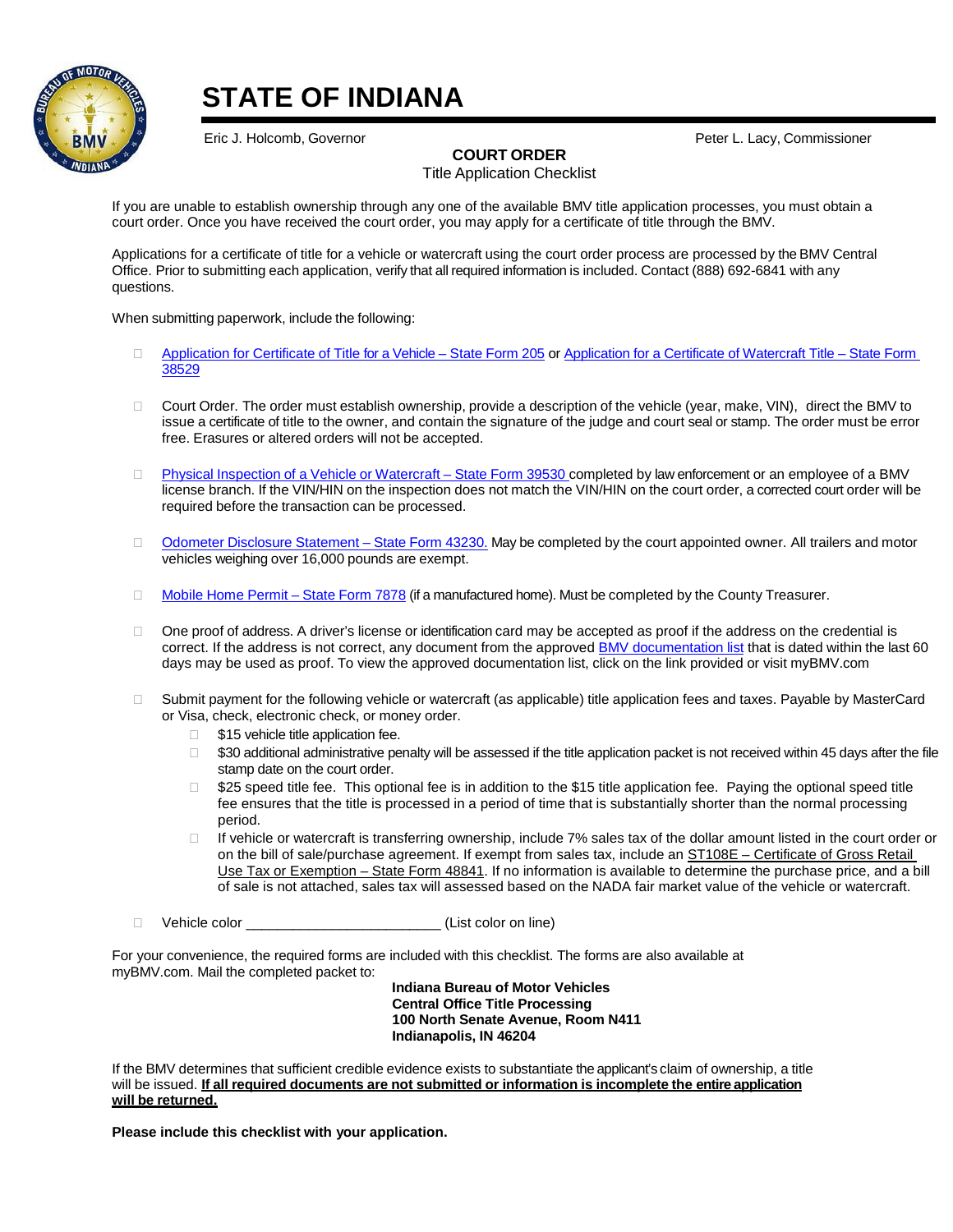

#### **APPLICATION FOR CERTIFICATE OF TITLE FOR A VEHICLE**

State Form 205 (R9 / 7-16) Approved by State Board of Accounts, 2016 INDIANA BUREAU OF MOTOR VEHICLES

\*This agency is requesting disclosure of your Social Security Number / Federal Identification Number in accordance with IC 4-1-8-1; disclosure is mandatory, and this record cannot be processed without it.

| To be completed by a police officer, BMV official, or BMV certified dealer<br>signee for out-of-state titles. I hereby certify that I personally examined the<br>following vehicle and find the identification number to be as follows. |                   |                          |  | I swear and affirm that I am authorized to perform this transaction, and I agree<br>to indemnify and hold harmless the Indiana BMV from any and all liability<br>arising from this transaction. |                       |               |                                                                                                                                                                                                                                  |                     |                     |        |                       |  |  |  |
|-----------------------------------------------------------------------------------------------------------------------------------------------------------------------------------------------------------------------------------------|-------------------|--------------------------|--|-------------------------------------------------------------------------------------------------------------------------------------------------------------------------------------------------|-----------------------|---------------|----------------------------------------------------------------------------------------------------------------------------------------------------------------------------------------------------------------------------------|---------------------|---------------------|--------|-----------------------|--|--|--|
| Vehicle Identification Number<br>Make<br>Year<br>Inspector's Printed Name and Title                                                                                                                                                     | Date (mm/dd/yyyy) |                          |  | I swear and affirm that the information that I have entered on this form is<br>correct. I understand that making a false statement on this form may<br>constitute the crime of perjury.         |                       |               |                                                                                                                                                                                                                                  |                     |                     |        |                       |  |  |  |
|                                                                                                                                                                                                                                         |                   |                          |  |                                                                                                                                                                                                 |                       |               |                                                                                                                                                                                                                                  |                     |                     |        |                       |  |  |  |
| Inspector's Signature                                                                                                                                                                                                                   |                   |                          |  | Badge, Branch, or Dealer Plate Number                                                                                                                                                           |                       |               | Printed Name: Website and the contract of the contract of the contract of the contract of the contract of the contract of the contract of the contract of the contract of the contract of the contract of the contract of the    |                     |                     |        |                       |  |  |  |
|                                                                                                                                                                                                                                         |                   |                          |  |                                                                                                                                                                                                 |                       |               |                                                                                                                                                                                                                                  | <b>BMV Use Only</b> |                     |        |                       |  |  |  |
| <b>Transaction Number</b>                                                                                                                                                                                                               |                   |                          |  | <b>Branch Number</b>                                                                                                                                                                            |                       |               | Applicant Signature: Applicant Signature:<br><b>Invoice Number</b><br><b>BMV Use Only</b><br><b>ZIP Code</b><br><b>State</b><br>Vehicle Model<br>Vehicle Type<br>Odometer<br>Speed (Y/N)<br>Dealer Number<br><b>BMV Use Only</b> |                     |                     |        |                       |  |  |  |
| Social Security Number / Federal Identification Number *<br>Name of Applicant                                                                                                                                                           |                   |                          |  |                                                                                                                                                                                                 |                       |               |                                                                                                                                                                                                                                  |                     |                     |        |                       |  |  |  |
| Residence Address (number and street)                                                                                                                                                                                                   |                   |                          |  |                                                                                                                                                                                                 |                       | City          |                                                                                                                                                                                                                                  |                     |                     |        |                       |  |  |  |
| Vehicle Identification Number                                                                                                                                                                                                           |                   |                          |  | Vehicle Year                                                                                                                                                                                    | Vehicle Make          |               |                                                                                                                                                                                                                                  |                     |                     |        |                       |  |  |  |
| <b>Former Title Number</b>                                                                                                                                                                                                              |                   |                          |  | Purchase Date (mm/dd/yyyy)                                                                                                                                                                      |                       | Lien $(Y/N)$  |                                                                                                                                                                                                                                  |                     |                     |        |                       |  |  |  |
| Holder of First Lien, Mortgage, or Other Encumbrance / Special Mailing Address                                                                                                                                                          |                   |                          |  |                                                                                                                                                                                                 |                       |               | Mailing Address (number and street)                                                                                                                                                                                              |                     |                     |        |                       |  |  |  |
| <b>State</b><br>City                                                                                                                                                                                                                    |                   |                          |  |                                                                                                                                                                                                 |                       | ZIP Code      | <b>BMV Use Only</b>                                                                                                                                                                                                              |                     |                     |        |                       |  |  |  |
| Holder of Second Lien, Mortgage, or Other Encumbrance                                                                                                                                                                                   |                   |                          |  |                                                                                                                                                                                                 |                       |               | Mailing Address (number and street)                                                                                                                                                                                              |                     |                     |        |                       |  |  |  |
| ZIP Code<br>City<br><b>State</b>                                                                                                                                                                                                        |                   |                          |  | License Number                                                                                                                                                                                  |                       | License Year  | Forms Used                                                                                                                                                                                                                       |                     | <b>BMV Use Only</b> |        |                       |  |  |  |
| Gross Retail and Use Tax Affidavit – I/We hereby certify that sales or use tax on this vehicle was paid as indicated below.                                                                                                             |                   |                          |  |                                                                                                                                                                                                 |                       |               |                                                                                                                                                                                                                                  |                     |                     |        |                       |  |  |  |
| <b>Selling Price</b>                                                                                                                                                                                                                    |                   | Less Trade-In / Discount |  |                                                                                                                                                                                                 | Amount Subject to Tax | Amount of Tax |                                                                                                                                                                                                                                  | Dealer              | <b>Branch</b>       | Exempt | <b>Exemption Code</b> |  |  |  |
| \$                                                                                                                                                                                                                                      | \$<br>\$          |                          |  |                                                                                                                                                                                                 | \$                    |               |                                                                                                                                                                                                                                  |                     |                     |        |                       |  |  |  |

INSTRUCTIONS: Use the following instructions to assist with completion of the application.

Sign and date on top right signature line.

Line 1: BMV use only

Line 2: Enter the name(s) and Social Security Number or Federal Identification Number of the owner(s).

Line 3: Enter the residence address of the owner(s).

Line 4: Enter the VIN, Year, Make, Model, Odometer (if applicable), and Vehicle Type (examples include: 2S (2 door sedan), 4S (4 door sedan), CN (convertible), CP (coupe), 2W (2 door wagon), 4W (4 door wagon), VA (van), TK (truck), MC (motorcycle), TR (trailer), SE (semitrailer), TC (semi tractor), RV (recreational vehicle, including motor home and travel trailer), MH (manufactured/ mobile home), AT (all-terrain), and LS (low speed).

Line 5: Enter former title number and purchase date, and indicate if there is a lien by entering Y (yes) or N (no). If a speed title is requested, enter Y (yes) and include an additional \$25 with the application.

Line 6 - 9: Indicate lienholder name(s) and mailing address. If there is no lien, and you wish to have the title mailed to an address other than your current mailing address, enter a special mailing address on lines 6 and 7. Enter dealer license information (if applicable).

Line 10: Not required to be completed. However, appropriate tax form or payment must be included with the title application.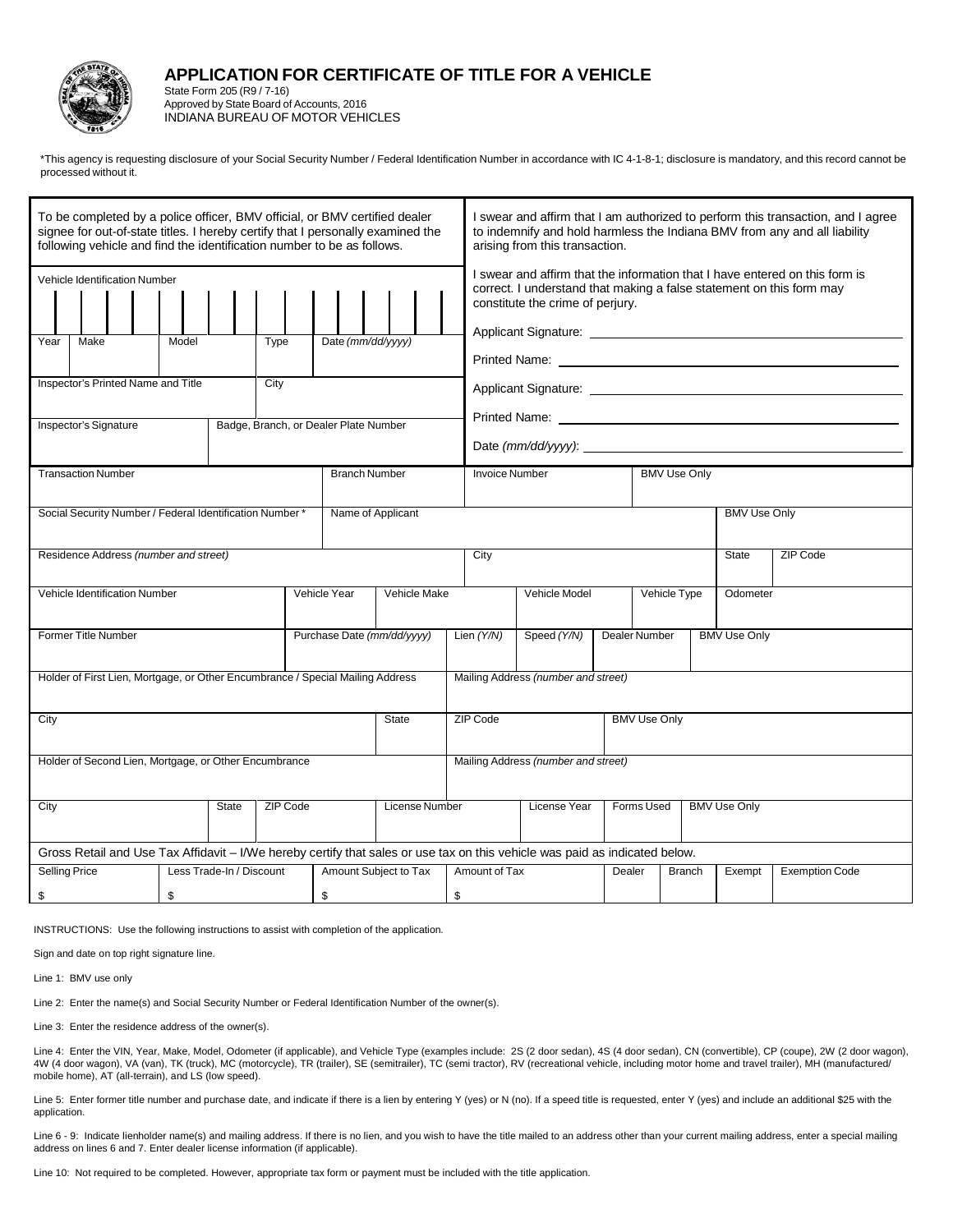

## **APPLICATION FOR CERTIFICATE OF WATERCRAFT TITLE**

State Form 38529 (R7 / 7-16) Approved by State Board of Accounts, 2016 INDIANA BUREAU OF MOTOR VEHICLES

\*This agency is requesting disclosure of your Social Security Number / Federal Identification Number in accordance with IC 4-1-8-1; disclosure is mandatory, and this record cannot be processed without it.

| To be completed by a police officer, BMV official, or BMV certified dealer<br>signee for out-of-state titles. I hereby certify that I personally examined the<br>following watercraft and find the identification number to be as follows.<br><b>Hull Identification Number</b><br>Year<br>Make<br><b>Registration Number</b><br>Inspector's Printed Name and Title<br>Inspector's Signature | City                                | Date (mm/dd/yyyy)<br>Badge, Branch, or Dealer Plate Number | I swear and affirm that I am authorized to perform this transaction, and I agree<br>to indemnify and hold harmless the Indiana BMV from any and all liability<br>arising from this transaction.<br>I swear and affirm that the information that I have entered on this form is<br>correct. I understand that making a false statement on this form may<br>constitute the crime of perjury.<br><b>Printed Name:</b> The contract of the contract of the contract of the contract of the contract of the contract of the contract of the contract of the contract of the contract of the contract of the contract of the contract o |                  |               |        |                       |  |  |  |  |
|----------------------------------------------------------------------------------------------------------------------------------------------------------------------------------------------------------------------------------------------------------------------------------------------------------------------------------------------------------------------------------------------|-------------------------------------|------------------------------------------------------------|-----------------------------------------------------------------------------------------------------------------------------------------------------------------------------------------------------------------------------------------------------------------------------------------------------------------------------------------------------------------------------------------------------------------------------------------------------------------------------------------------------------------------------------------------------------------------------------------------------------------------------------|------------------|---------------|--------|-----------------------|--|--|--|--|
|                                                                                                                                                                                                                                                                                                                                                                                              |                                     |                                                            |                                                                                                                                                                                                                                                                                                                                                                                                                                                                                                                                                                                                                                   |                  |               |        |                       |  |  |  |  |
| <b>Transaction Number</b>                                                                                                                                                                                                                                                                                                                                                                    | <b>Branch Number</b>                | <b>Invoice Number</b>                                      | <b>BMV Use Only</b>                                                                                                                                                                                                                                                                                                                                                                                                                                                                                                                                                                                                               | Make             |               |        |                       |  |  |  |  |
| <b>Registration Number</b>                                                                                                                                                                                                                                                                                                                                                                   | <b>Former Title Number</b>          |                                                            | Purchase Date (mm/dd/yyyy)                                                                                                                                                                                                                                                                                                                                                                                                                                                                                                                                                                                                        |                  |               |        |                       |  |  |  |  |
| Series or Model                                                                                                                                                                                                                                                                                                                                                                              | <b>Hull Identification Number</b>   | Year<br>Length                                             |                                                                                                                                                                                                                                                                                                                                                                                                                                                                                                                                                                                                                                   |                  | Hull Type     |        |                       |  |  |  |  |
| <b>Watercraft Type</b>                                                                                                                                                                                                                                                                                                                                                                       | <b>Watercraft Use</b>               |                                                            | Propulsion Type                                                                                                                                                                                                                                                                                                                                                                                                                                                                                                                                                                                                                   | <b>Fuel Type</b> |               |        |                       |  |  |  |  |
| Social Security Number / Federal Identification Number *                                                                                                                                                                                                                                                                                                                                     |                                     | Horsepower                                                 | Applicant's County of Residence                                                                                                                                                                                                                                                                                                                                                                                                                                                                                                                                                                                                   |                  |               |        |                       |  |  |  |  |
| Name of Applicant                                                                                                                                                                                                                                                                                                                                                                            |                                     |                                                            | Street Address (number and street)                                                                                                                                                                                                                                                                                                                                                                                                                                                                                                                                                                                                |                  |               |        |                       |  |  |  |  |
| City                                                                                                                                                                                                                                                                                                                                                                                         |                                     |                                                            | ZIP Code<br><b>State</b>                                                                                                                                                                                                                                                                                                                                                                                                                                                                                                                                                                                                          |                  |               |        |                       |  |  |  |  |
| Holder of First Lien, Mortgage, or Other Encumbrance / Special Mailing Address                                                                                                                                                                                                                                                                                                               |                                     |                                                            | Mailing Address (number and street)                                                                                                                                                                                                                                                                                                                                                                                                                                                                                                                                                                                               |                  |               |        |                       |  |  |  |  |
| City                                                                                                                                                                                                                                                                                                                                                                                         |                                     | <b>State</b>                                               | ZIP Code<br><b>BMV Use Only</b>                                                                                                                                                                                                                                                                                                                                                                                                                                                                                                                                                                                                   |                  |               |        |                       |  |  |  |  |
| Holder of Second Lien, Mortgage, or Other Encumbrance                                                                                                                                                                                                                                                                                                                                        | Mailing Address (number and street) |                                                            |                                                                                                                                                                                                                                                                                                                                                                                                                                                                                                                                                                                                                                   |                  |               |        |                       |  |  |  |  |
| City                                                                                                                                                                                                                                                                                                                                                                                         |                                     | <b>State</b>                                               | ZIP Code<br>Dealer Number                                                                                                                                                                                                                                                                                                                                                                                                                                                                                                                                                                                                         |                  |               |        |                       |  |  |  |  |
|                                                                                                                                                                                                                                                                                                                                                                                              |                                     |                                                            |                                                                                                                                                                                                                                                                                                                                                                                                                                                                                                                                                                                                                                   |                  |               |        |                       |  |  |  |  |
| Gross Retail and Use Tax Affidavit – I/We hereby certify that sales or use tax on this watercraft was paid as indicated below.<br><b>Selling Price</b><br>Less Trade-In / Discount                                                                                                                                                                                                           |                                     | Amount Subject to Tax                                      | Amount of Tax                                                                                                                                                                                                                                                                                                                                                                                                                                                                                                                                                                                                                     | Dealer           | <b>Branch</b> | Exempt | <b>Exemption Code</b> |  |  |  |  |
| \$<br>\$                                                                                                                                                                                                                                                                                                                                                                                     | \$                                  |                                                            | \$                                                                                                                                                                                                                                                                                                                                                                                                                                                                                                                                                                                                                                |                  |               |        |                       |  |  |  |  |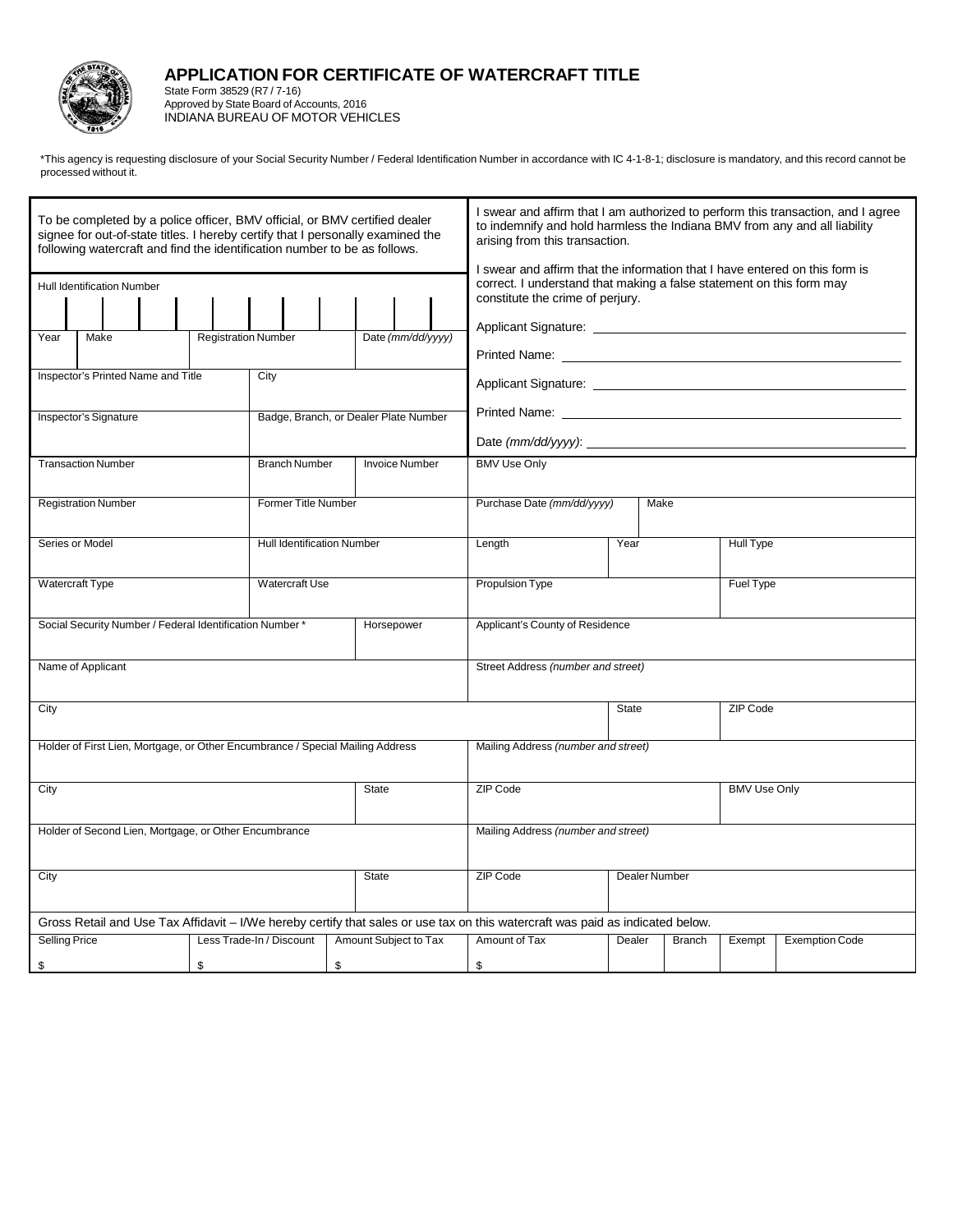

## **PHYSICAL INSPECTION OF A VEHICLE OR WATERCRAFT**

State Form 39530 (R5 / 12-11) Approved by State Board of Accounts, 2011 INDIANA BUREAU OF MOTOR VEHICLES

- *INSTRUCTIONS: 1. Approved inspector must complete information in blue or black ink or print form.*
	- 2. The vehicle identification number (VIN) or hull identification number (HIN) must be inspected to verify the existence and condition *of the number. An ownership document is not required to be submitted for inspection.*
	- 3. Inspections may be performed by an employee of a dealer designated by the Indiana Secretary of State, a military policeman assigned to a military post in Indiana, a police officer, or a designated employee of a BMV full or partial service license branch.
	- 4. Police officers completing this form may not charge a fee of more than \$5.00 for vehicles. No fee may be collected for watercraft *inspections. Authorized Indiana dealers and BMV full or partial service license branches may not assess a fee.*
	- *5. Dealers may not perform watercraft inspections.*

| <b>OWNER INFORMATION</b>                                                                                                                                     |      |  |  |       |                      |      |  |                |  |                      |              |                 |  |                                                         |  |
|--------------------------------------------------------------------------------------------------------------------------------------------------------------|------|--|--|-------|----------------------|------|--|----------------|--|----------------------|--------------|-----------------|--|---------------------------------------------------------|--|
| Name (last, first, middle initial or company name                                                                                                            |      |  |  |       |                      |      |  |                |  |                      |              |                 |  |                                                         |  |
| Address (number and street)                                                                                                                                  |      |  |  |       |                      |      |  |                |  |                      |              |                 |  |                                                         |  |
|                                                                                                                                                              |      |  |  |       |                      |      |  |                |  |                      |              |                 |  |                                                         |  |
| City                                                                                                                                                         |      |  |  |       |                      |      |  |                |  |                      | <b>State</b> | <b>ZIP Code</b> |  |                                                         |  |
|                                                                                                                                                              |      |  |  |       |                      |      |  |                |  |                      |              |                 |  |                                                         |  |
| <b>VEHICLE OR WATERCRAFT INFORMATION</b>                                                                                                                     |      |  |  |       |                      |      |  |                |  |                      |              |                 |  |                                                         |  |
| NONE (select if no identification number found)<br><b>Identification Number</b>                                                                              |      |  |  |       |                      |      |  |                |  |                      |              |                 |  |                                                         |  |
|                                                                                                                                                              |      |  |  |       |                      |      |  |                |  |                      |              |                 |  |                                                         |  |
| Year                                                                                                                                                         | Make |  |  | Model |                      | Type |  |                |  | Plate Number / State |              |                 |  | <b>Watercraft Registration</b><br>Number, if applicable |  |
|                                                                                                                                                              |      |  |  |       |                      |      |  |                |  |                      |              |                 |  |                                                         |  |
| For assembled vehicles or watercraft include serial numbers for major component parts if present:                                                            |      |  |  |       |                      |      |  |                |  |                      |              |                 |  |                                                         |  |
| Engine / Motor                                                                                                                                               |      |  |  |       |                      |      |  | Transmission   |  |                      |              |                 |  |                                                         |  |
|                                                                                                                                                              |      |  |  |       |                      |      |  |                |  |                      |              |                 |  |                                                         |  |
| <b>Body Chassis</b>                                                                                                                                          |      |  |  |       |                      |      |  | Front Assembly |  |                      |              |                 |  |                                                         |  |
| <b>Rear Clip</b>                                                                                                                                             |      |  |  |       |                      |      |  | Frame          |  |                      |              |                 |  |                                                         |  |
| Other (specify):                                                                                                                                             |      |  |  |       |                      |      |  |                |  |                      |              |                 |  |                                                         |  |
| *IDACS / NCIC Check (required if form is completed by a police officer)                                                                                      |      |  |  |       |                      |      |  |                |  |                      |              |                 |  |                                                         |  |
| Date Check Performed (mm/dd/yyyy)<br>Comments                                                                                                                |      |  |  |       |                      |      |  |                |  |                      |              |                 |  |                                                         |  |
| I swear or affirm that the information I have entered on this form is correct. I understand making a false statement may<br>constitute the crime of perjury. |      |  |  |       |                      |      |  |                |  |                      |              |                 |  |                                                         |  |
| Signature of Inspector<br><b>Printed Name</b>                                                                                                                |      |  |  |       |                      |      |  |                |  | Title                |              |                 |  | Date (mm/dd/yyyy)                                       |  |
| Badge / Branch / Dealer Number<br>Police Department / Branch / Dealership                                                                                    |      |  |  |       |                      |      |  | City           |  |                      |              |                 |  | ZIP Code                                                |  |
| <b>Telephone Number</b>                                                                                                                                      |      |  |  |       | <b>Email Address</b> |      |  |                |  |                      |              |                 |  |                                                         |  |
| $\lambda$                                                                                                                                                    |      |  |  |       |                      |      |  |                |  |                      |              |                 |  |                                                         |  |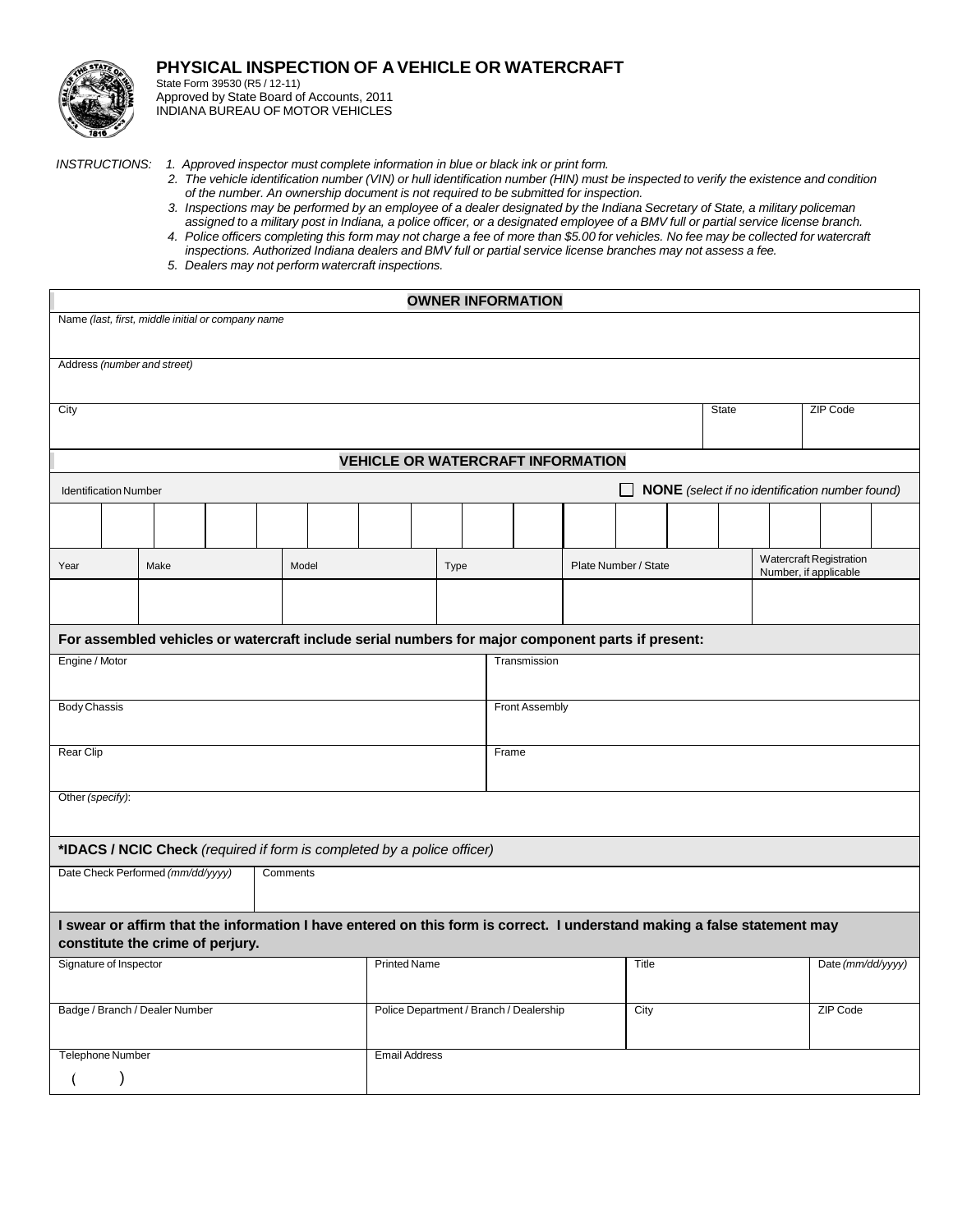

INDIANA BUREAU OF MOTOR VEHICLES

- *INSTRUCTIONS: 1. In accordance with federal and state law, the seller of a motor vehicle must disclose the current mileage to a purchaser in writing upon transfer of ownership. The disclosure must be signed by the seller, including the printed name. If more than one person is a seller, only one seller is required to sign the written disclosure.*
	- *2. The purchaser must sign the disclosure statement, including printed name and address, and return a copy to the seller.*
	- *3. Complete this form in its entirety, in blue or black ink.*

| statement may result in fines, imprisonment, or both.                                                                                                                                                                                                                                                                                  |                                                                                                                                                           |  |               |  |  |  |                              |  |              |  |  |  |                                                                                                                          |
|----------------------------------------------------------------------------------------------------------------------------------------------------------------------------------------------------------------------------------------------------------------------------------------------------------------------------------------|-----------------------------------------------------------------------------------------------------------------------------------------------------------|--|---------------|--|--|--|------------------------------|--|--------------|--|--|--|--------------------------------------------------------------------------------------------------------------------------|
| I,                                                                                                                                                                                                                                                                                                                                     |                                                                                                                                                           |  |               |  |  |  | Printed name(s) of Seller(s) |  |              |  |  |  | residing at:                                                                                                             |
|                                                                                                                                                                                                                                                                                                                                        |                                                                                                                                                           |  |               |  |  |  |                              |  |              |  |  |  |                                                                                                                          |
|                                                                                                                                                                                                                                                                                                                                        |                                                                                                                                                           |  |               |  |  |  |                              |  |              |  |  |  | certify to the best of my knowledge that the                                                                             |
|                                                                                                                                                                                                                                                                                                                                        | Address of Seller(s) (number and street, city, state, and ZIP code)                                                                                       |  |               |  |  |  |                              |  |              |  |  |  |                                                                                                                          |
|                                                                                                                                                                                                                                                                                                                                        |                                                                                                                                                           |  |               |  |  |  |                              |  |              |  |  |  | odometer reading is the actual mileage of the vehicle described below unless one of the following statements is checked: |
|                                                                                                                                                                                                                                                                                                                                        |                                                                                                                                                           |  |               |  |  |  |                              |  |              |  |  |  |                                                                                                                          |
| Miles (no tenths)                                                                                                                                                                                                                                                                                                                      | 1. I hereby certify that to the best of my knowledge the odometer reading reflects the amount of<br>$\Box$<br>mileage in excess of its mechanical limits. |  |               |  |  |  |                              |  |              |  |  |  |                                                                                                                          |
| 2. I hereby certify that the odometer reading is NOT the actual mileage and should not be relied upon.<br>WARNING - ODOMETER DISCREPANCY.                                                                                                                                                                                              |                                                                                                                                                           |  |               |  |  |  |                              |  |              |  |  |  |                                                                                                                          |
| Vehicle Make                                                                                                                                                                                                                                                                                                                           |                                                                                                                                                           |  | Vehicle Model |  |  |  |                              |  | Vehicle Year |  |  |  | Vehicle Body Type                                                                                                        |
|                                                                                                                                                                                                                                                                                                                                        |                                                                                                                                                           |  |               |  |  |  |                              |  |              |  |  |  |                                                                                                                          |
| Vehicle Identification Number (VIN)                                                                                                                                                                                                                                                                                                    |                                                                                                                                                           |  |               |  |  |  |                              |  |              |  |  |  | Transfer Date (month, day, year)                                                                                         |
|                                                                                                                                                                                                                                                                                                                                        |                                                                                                                                                           |  |               |  |  |  |                              |  |              |  |  |  |                                                                                                                          |
| I will not hold the Bureau of Motor Vehicles or the Bureau of Motor Vehicles Commission responsible for any discrepancy shown on<br>the odometer reading. I, the undersigned, swear or affirm that the information entered on this form is correct. I understand that<br>making a false statement may constitute the crime of perjury. |                                                                                                                                                           |  |               |  |  |  |                              |  |              |  |  |  |                                                                                                                          |
| Signature(s) of Seller(s)                                                                                                                                                                                                                                                                                                              |                                                                                                                                                           |  |               |  |  |  |                              |  |              |  |  |  | Date (month, day, year)                                                                                                  |

| <b>PURCHASER'S INFORMATION</b>                                                        |       |          |  |  |  |  |  |  |  |
|---------------------------------------------------------------------------------------|-------|----------|--|--|--|--|--|--|--|
| I am aware of and acknowledge the above odometer certification made by the seller(s). |       |          |  |  |  |  |  |  |  |
| Signature(s) of Purchaser(s)<br>Date (month, day, year)                               |       |          |  |  |  |  |  |  |  |
| Printed Name(s) of Purchaser(s)                                                       |       |          |  |  |  |  |  |  |  |
| Address of Purchaser(s) (number and street)                                           |       |          |  |  |  |  |  |  |  |
| City                                                                                  | State | ZIP Code |  |  |  |  |  |  |  |